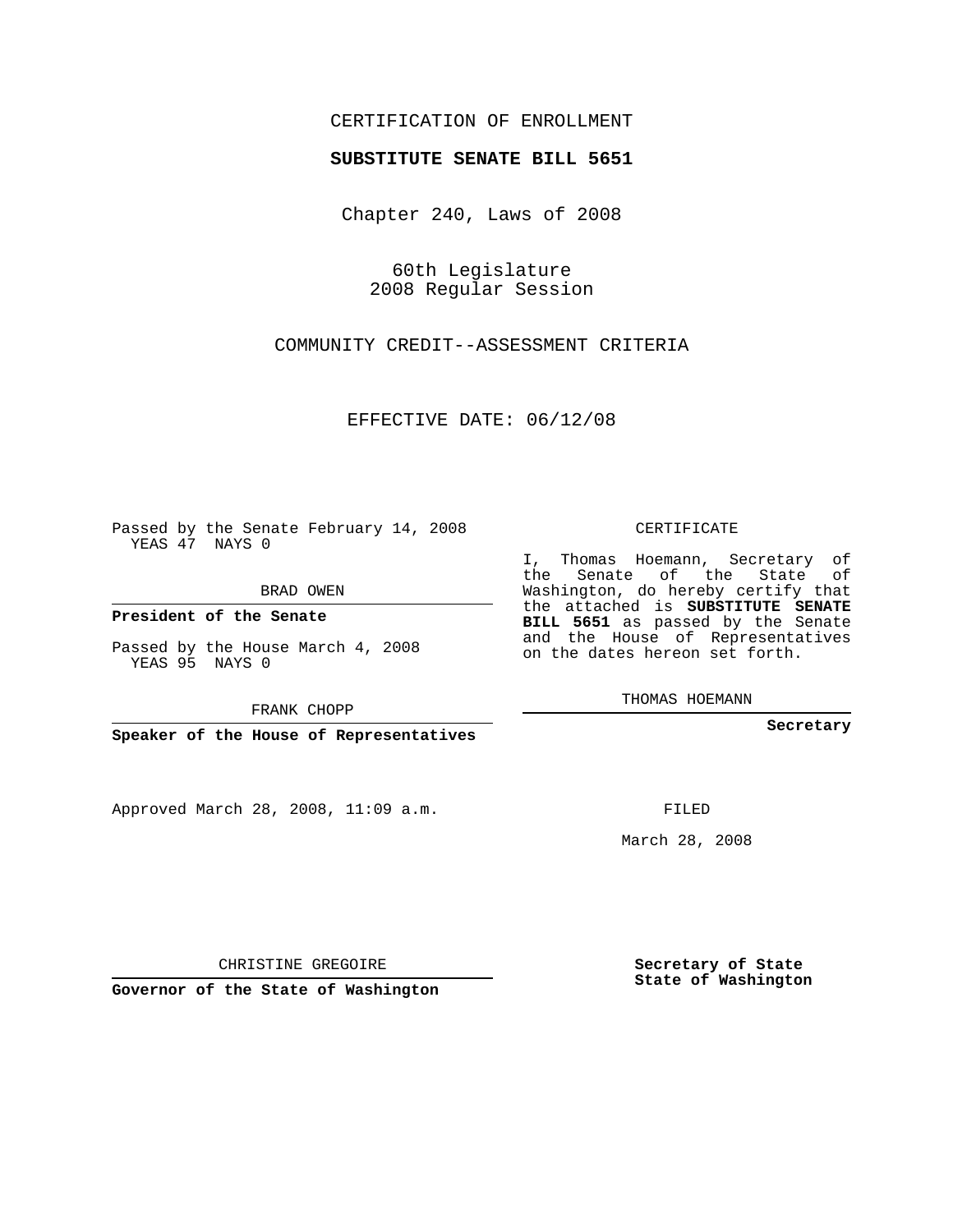# **SUBSTITUTE SENATE BILL 5651** \_\_\_\_\_\_\_\_\_\_\_\_\_\_\_\_\_\_\_\_\_\_\_\_\_\_\_\_\_\_\_\_\_\_\_\_\_\_\_\_\_\_\_\_\_

\_\_\_\_\_\_\_\_\_\_\_\_\_\_\_\_\_\_\_\_\_\_\_\_\_\_\_\_\_\_\_\_\_\_\_\_\_\_\_\_\_\_\_\_\_

Passed Legislature - 2008 Regular Session

### **State of Washington 60th Legislature 2008 Regular Session**

**By** Senate Committee on Financial Institutions & Insurance (originally sponsored by Senators Kauffman, Kastama and Kilmer)

READ FIRST TIME 02/08/07.

 AN ACT Relating to investigating and assessing performance in meeting community credit needs; and amending RCW 30.60.010.

BE IT ENACTED BY THE LEGISLATURE OF THE STATE OF WASHINGTON:

 **Sec. 1.** RCW 30.60.010 and 1994 c 92 s 157 are each amended to read as follows:

 (1) In conducting an examination of a bank chartered under Title 30 RCW, the director shall investigate and assess the record of performance of the bank in meeting the credit needs of the bank's entire community, including low and moderate-income neighborhoods. The director shall accept, in lieu of an investigation or part of an investigation required by this section, any report or document that the bank is required to prepare or file with one or more federal agencies by the act of Congress entitled the "Community Reinvestment Act of 1977" and the regulations promulgated in accordance with that act, to the extent such reports or documents assist the director in making an assessment based upon the factors outlined in subsection (2) of this section.

(2) In making an investigation required under subsection (1) of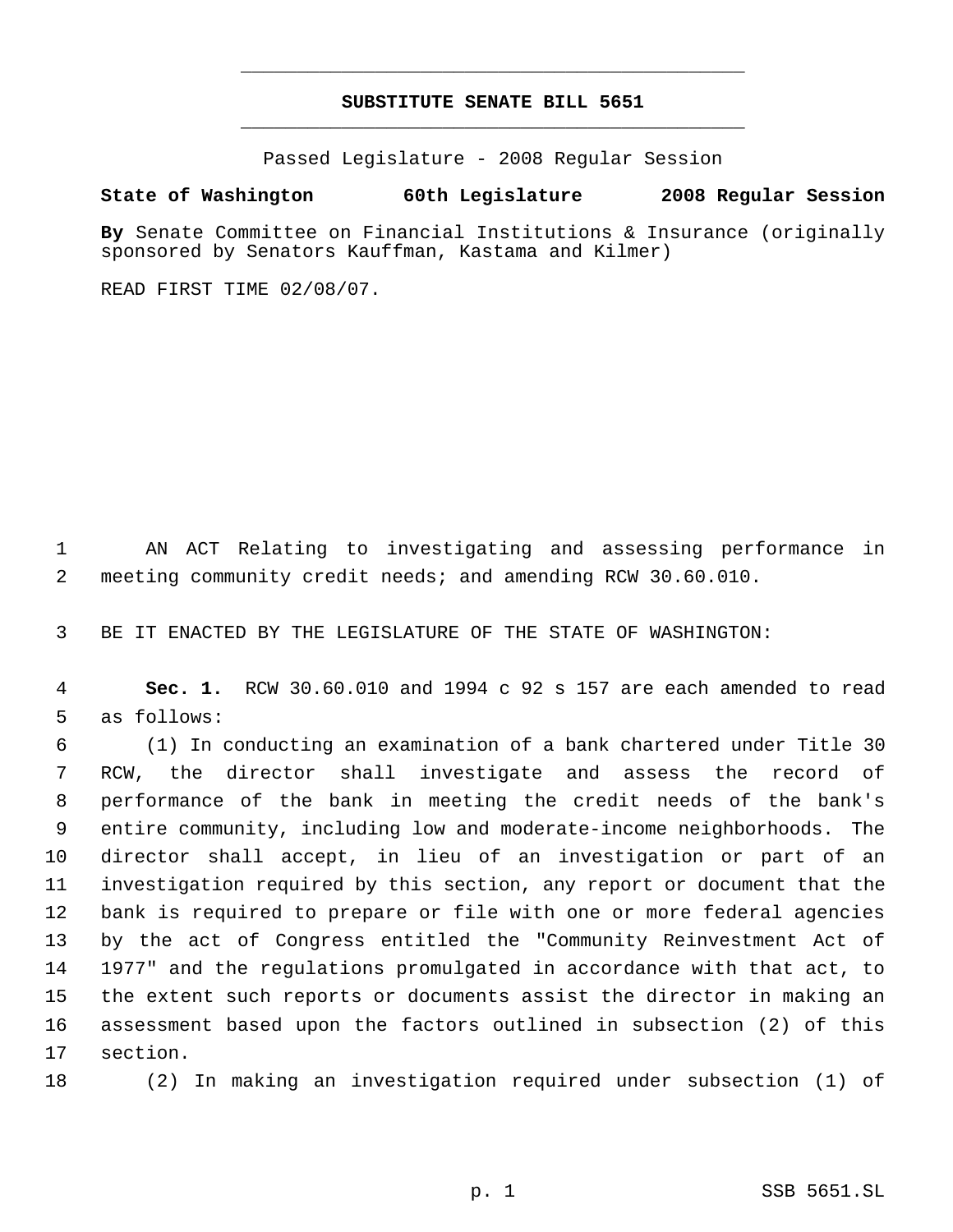this section, the director shall consider, independent of any federal determination, the following factors in assessing the bank's record of performance:

 (a) Activities conducted by the institution to ascertain credit needs of its community, including the extent of the institution's efforts to communicate with members of its community regarding the credit services being provided by the institution;

 (b) The extent of the institution's marketing and special credit related programs to make members of the community aware of the credit services offered by the institution;

 (c) The extent of participation by the institution's board of directors in formulating the institution's policies and reviewing its performance with respect to the purposes of the Community Reinvestment Act of 1977;

 (d) Any practices intended to discourage applications for types of credit set forth in the institution's community reinvestment act statement(s);

 (e) The geographic distribution of the institution's credit extensions, credit applications, and credit denials;

 (f) Evidence of prohibited discriminatory or other illegal credit practices;

 (g) The institution's record of opening and closing offices and providing services at offices;

 (h) The institution's participation, including investments, in 25 local community and microenterprise development projects;

 (i) The institution's origination of residential mortgage loans, housing rehabilitation loans, home improvement loans, and small business or small farm loans within its community, or the purchase of such loans originated in its community;

 (j) The institution's participation in governmentally insured, guaranteed, or subsidized loan programs for housing, small businesses, or small farms;

 (k) The institution's ability to meet various community credit needs based on its financial condition, size, legal impediments, local economic condition, and other factors;

 (l) Other factors that, in the judgment of the director, reasonably bear upon the extent to which an institution is helping to meet the credit needs of its entire community.